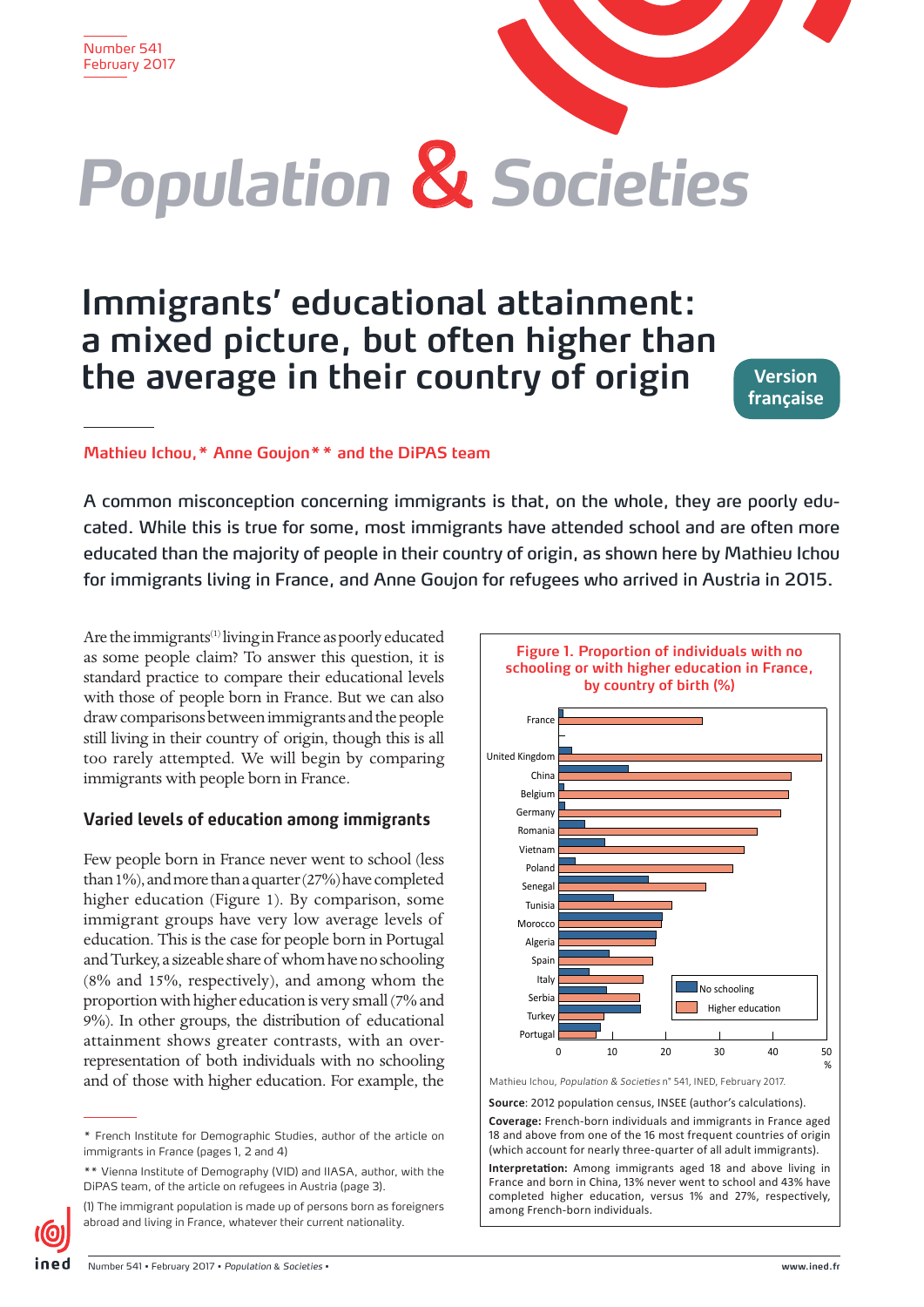proportion of Moroccan immigrants who never went to school (19%) is the same as the proportion who completed higher education, while among the Senegalese the proportions are 17% and 27%, respectively. Contrary to popular belief, Romanian immigrants include a higher proportion of university graduates (37%) than persons born in France.

Thus, beyond an average situation of relative disadvantage compared to French-born people, immigrants form a population with very diverse levels of education.

## **Immigrants in France are more educated than the population in their country of origin**

We will now compare immigrants not with the population born in France, but with the people living in the immigrants' countries of origin. More precisely, we will compare immigrants' educational attainment with that of the population of the same age and sex still living in their country of birth. We can do this by matching data on the educational attainment of

**Figure 2. Educational levels of immigrants compared with people living in their country of birth (%)** Serbia **Turkey** Portugal Romania % 80 60 40 20  $\Box$ lle al П ┲ н. None PE SS CS HE None PE SS CS HE None PE SS CS HE None PE SS CS HE Italy **Poland** Belgium China % 80 60 40  $20$ П None PE SS CS HE None PE SS CS HE None PE SS CS HE None PE SS CS HE Spain Tunisia Germany Algeria % 80 60 40 20 None PE SS CS HE None PE SS CS HE None PE SS CS HE None PE SS CS HE United Kingdom Morocco Vietnam Senegal % **80** 60 40 20 None PE SS CS HE None PE SS CS HE None PE SS CS HE None PE SS CS HE Immigrants in France Population in country of origin

Mathieu Ichou, Population & Societies n° 541, INED, February 2017.

**Source**: 2012 population census, INSEE and Barro-Lee database [1] (author's calculations). **Coverage:** Immigrants in France aged 18 and above from the 16 most frequent countries of origin, educated in their country of birth (arrived as adults in France).

**Notes:** a) five levels of education are distinguished: no education (None); primary education (PE); some secondary (SS); complete secondary (CS); and higher education (HE); b) the levels of education of immigrants in France are compared with those in the population of the country of origin adjusted to the immigrants' age-sex distribution.

immigrants in France (here, using the 2012 population census) against equivalent data in countries of origin (here, the Barro-Lee 2013 database [1] which measures educational levels in some 150 countries across the world). Two methods are used to visualize the comparison. The first involves comparing the distributions of immigrants and of individuals in their country of origin by five levels of education: no education (None), primary (PE) some secondary (SS), complete secondary (CS) and higher education (HE) (Figure 2). The age-sex distribution of the population in the country of birth, different to that of immigrants, is adjusted to obtain a meaningful comparison.

The second method involves measuring the educational attainment of each immigrant relative to the population in the country of origin.[3] The relative educational attainment of an immigrant in France corresponds to his/her position, measured in centiles from 0 to 100, in the distribution of educational levels of persons of the same sex and age in the country of birth. [2, 3] For an immigrant, a relative educational attainment

> of 70 signifies that 70% of the population of the same age and sex in the country of birth is less educated, and 30% more educated than him/ herself. The distribution of relative educational attainment of immigrants who arrived in France as adults from one of the 16 most frequent origin countries is shown in Figure 3. The countries of birth are ranked in increasing order of immigrants' mean relative educational attainment.

> For most countries of origin, immigrants to France are more educated than the majority of the population who remained in their country of birth. Figure 2 shows that, in general, people who immigrate to France are more often highly educated and less often have no schooling than individuals of the same age and sex in their country of birth. This observation is reflected in the fact that most immigrants have high relative educational attainment (Figure 3). In fact, excepting the four countries on the first row of Figures 2 and 3 (Serbia, Turkey, Portugal and Romania), the majority of immigrants are located to the right of the dotted vertical lines of Figure 3, with relative educational attainment of above 50, i.e. they are more educated than half of the population in their country of birth.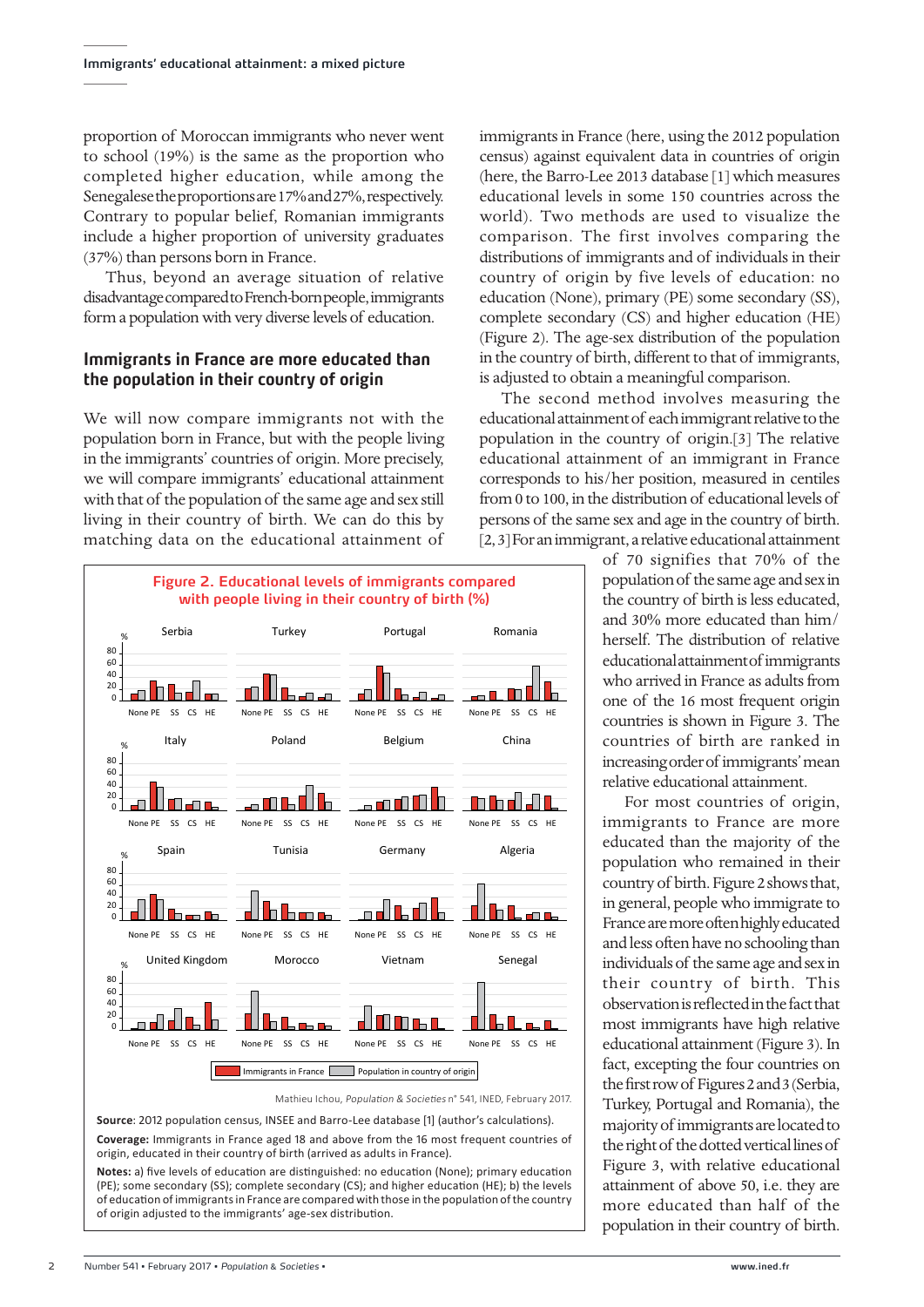## **The educational level of asylum seekers arriving in Austria in 2015**

### **Anne Goujon\* and the DiPAS team\*\***

One might expect the educational characteristics of refugees, who are selected differently, to be distinct from those of the overall population of migrants as described in the main article for France. For people facing a state of emergency and wishing to seek refuge elsewhere, the decision to leave their home country is triggered by factors that are mostly linked to the crisis situation. However, given the long distances to be covered by displaced persons between their home and the countries where they seek asylum, their economic status plays a major role – since money is needed for transport and to pay smugglers when crossing multiple national borders – and economic status is closely linked to educational attainment.

children, making it possible to analyse the characteristics of This is one of the findings of the Displaced Persons in Austria Survey (DiPAS) conducted by a team of researchers in Austria. The aim of DiPAS was to study the characteristics (education, attitudes and values) of the large numbers of asylum seekers – about 60,000 people, originating mostly from Syria, Iraq, and Afghanistan – who entered Austria in the summer and autumn of 2015. A total of 514 adult displaced persons, mostly residing in Vienna, completed the survey interviews. Information was gathered on spouses and 972 displaced persons living in Austria.

Two main findings emerged from the educational distribution of the displaced population (Figure). First, they are much more educated than the general population in the country of origin. In Syria, people with very little education (below primary) account for 50% of the overall population aged 20-59, versus just 7% among the Syrian displaced population. Although there are proportionally more Afghans with low education, they are still more preponderant in the general population (82%) than in the displaced population (53%). The results are probably similar for Iraq, although no recent data are available for the general population.

At the other extreme of the education ladder, the proportions of highly educated people – mostly with college or bachelor's degrees – are higher among the displaced population than among the general population of the same age: 27% versus 10% for Syrians, and 11% versus 3% for Afghans. Among displaced Iraqis in Austria, 31% have completed higher education.

Another interesting finding is that the share of highly educated Austrian residents (28%) is comparable with the



2004; Afghanistan general population: Central Statistics Organisation 2014. **Note:** All data for ages 20-59 except for Afghanistan age 25+; for

Austria, ISCED 1-2 includes ISCED 0; No recent representative survey is available for the Iraqi general population.

share in the refugee population, among Syrian and Iraqi respondents in particular.

However, the total share of respondents in the sample who have completed an upper secondary education (26% for Syrians and 15% for Iraqis) is less than half that of the Austrians (53%).

The relatively high levels of education of the displaced population could be a key factor determining their labour market integration.

#### Reference

[1] Buber-Ennser I., J. Kohlenberger, B. Rengs, Z. Al Zalak, A. Goujon, E. Striessnig, M. Potančoková, R. Gisser, M. R. Testa, and W. Lutz, 2016, "Human Capital, Values, and Attitudes of Persons Seeking Refuge in Austria in 2015", PLoS ONE 11 (9): e0163481.

<sup>\*</sup> Vienna Institute of Demography (VID) and International Institute for Applied Systems Analysis (IIASA).

<sup>\*\*</sup> Isabella Buber-Ennser, Judith Kohlenberger, Bernhard Rengs, Zakarya Al Zalak, Erich Striessnig, Michaela Potancoková, Richard Gisser, Maria Rita and Wolfgang Lutz at the Wittgenstein Centre for Demography and Global Human Capital (IIASA, VID/OEAW, WU), Austria.